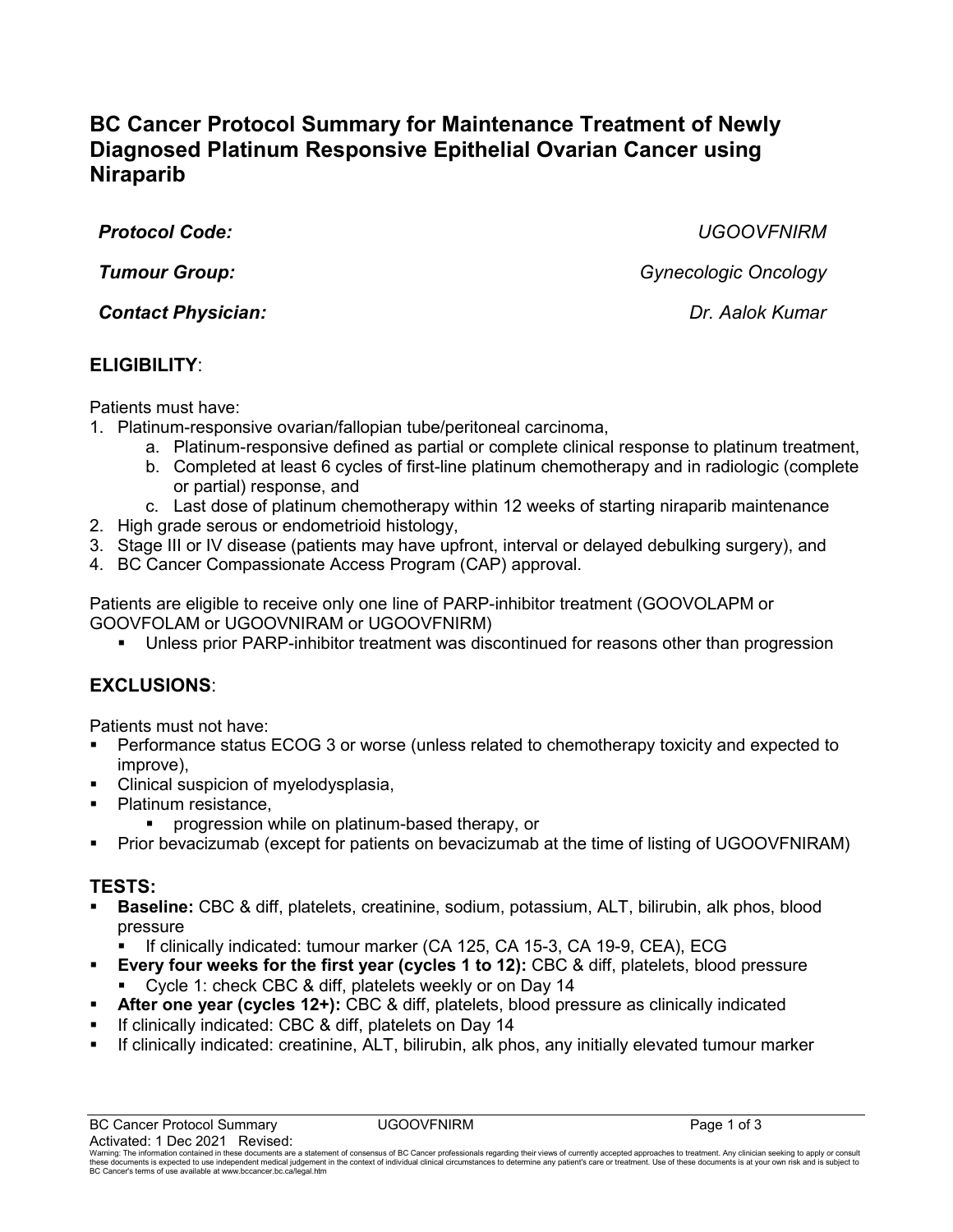#### **PREMEDICATIONS:**

Antiemetic protocol for chemotherapy with low emetogenicity (see [SCNAUSEA\)](http://www.bccancer.bc.ca/chemotherapy-protocols-site/Documents/Supportive%20Care/SCNAUSEA_Protocol.pdf)

#### **TREATMENT:**

| Drug      | Weight                            |     | <b>Baseline Platelet</b><br>count                |          | <b>BC Cancer</b><br><b>Administration Guideline</b> |
|-----------|-----------------------------------|-----|--------------------------------------------------|----------|-----------------------------------------------------|
| niraparib | Greater than or<br>equal to 77 kg | and | Greater than or<br>equal to $150 \times 10^9$ /L | 300 mg   |                                                     |
|           | Less than 77 kg                   | or  | Less than 150 x<br>10 <sup>9</sup> /L            | $200$ mg | PO once daily                                       |

Repeat every 28 days for 3 years (39 cycles).

### **DOSE MODIFICATIONS:**

### **1. Hematology**

| <b>Platelets</b><br>$(x 10^9/L)$ | ANC $(x 109/L)$ |                                 |     | Hemoglobin<br>(g/L)            | <b>Dose</b>                                                                                                                                                                                   |  |
|----------------------------------|-----------------|---------------------------------|-----|--------------------------------|-----------------------------------------------------------------------------------------------------------------------------------------------------------------------------------------------|--|
| greater than or<br>equal to 100  | and             | greater than<br>or equal to 1.0 | and | greater than<br>or equal to 80 | 100% of previous cycle's dose                                                                                                                                                                 |  |
|                                  |                 |                                 |     |                                | First occurrence:                                                                                                                                                                             |  |
|                                  |                 |                                 |     |                                | Delay until recovery, then re-start at same<br>dose. Discontinue if counts do not recover<br>within 28 days.                                                                                  |  |
| less than 100                    |                 |                                 |     |                                | If platelet count was less than $75 \times 10^9$ /L, re-<br>start at reduced dose level (see table<br>below).                                                                                 |  |
|                                  |                 |                                 |     |                                | Second occurrence:                                                                                                                                                                            |  |
|                                  |                 |                                 |     |                                | Delay until recovery, then re-start at a<br>reduced dose level (see table below).<br>Discontinue if counts do not recover within<br>28 days.                                                  |  |
|                                  |                 | less than $1.0$                 |     |                                | Delay until recovery to greater than or equal<br>to $1.5 \times 10^9$ /L, then re-start at a reduced<br>dose level (see table below). Discontinue if<br>counts do not recover within 28 days. |  |
|                                  |                 |                                 |     | less than 80                   | Delay until recovery to greater than or equal<br>to 90 g/L, then re-start at a reduced dose<br>level (see table below). Discontinue if counts<br>do not recover within 28 days.               |  |

BC Cancer Protocol Summary **UGOOVFNIRM DESIGNATION** Page 2 of 3 Activated: 1 Dec 2021 Revised:

Warning: The information contained in these documents are a statement of consensus of BC Cancer professionals regarding their views of currently accepted approaches to treatment. Any clinician seeking to apply or consult<br>t